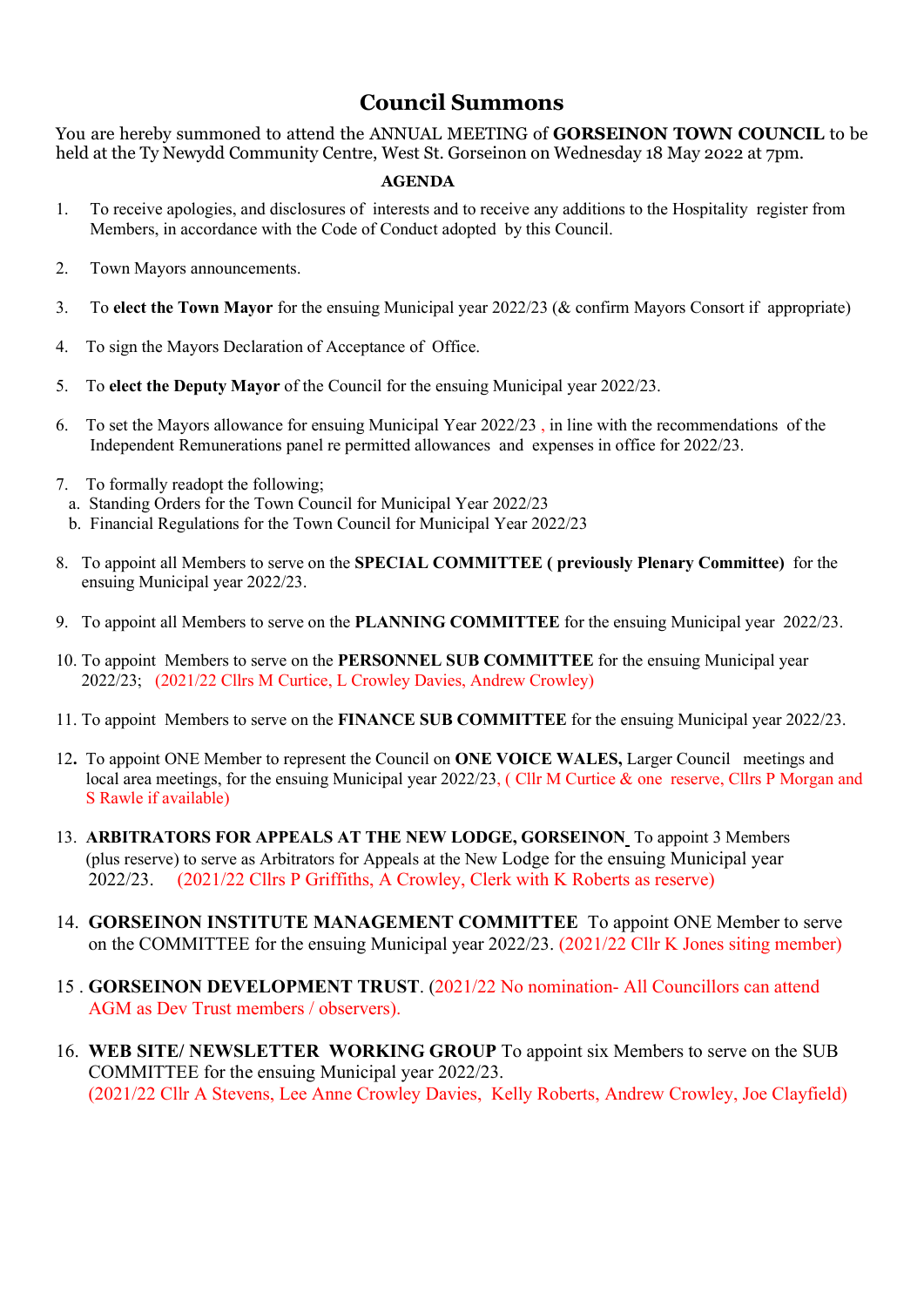- 17. GORSEINON LLWCHWR CHRISTMAS LANTERN PARADE SUB COMMITTEE. 2 or 3 Members plus MAYOR to represent the Council on the group. (2021/22 Town Mayor, Clerk, J Curtice, P Morgan, M Curtice, C Rabiaotti plus others to help marshalling)
- 18."FRIENDS OF GORSEINON PARKS" SUB COMMITTEE. In 2021/22 it was felt the individual Friends of Park committees could meet as needed with public comprising the committees.
- 19. COOPTED SCHOOL GOVERNORS To appoint ONE Member to be coopted as Council representative onto the following Governing bodies at each of the following schools; Members have previously nominated the following to continue their 4 year terms of Office in accordance with the rules of the Governing bodies; Gorseinon Infants - Cllr J Crowley.K Roberts(CC Rep) Penyrheol Primary school (A Stevens CC rep)-

 Penyrheol Primary school - Cllr Andrew Stevens (J Curtice CC rep) Penyrheol Comp - Cllr A Stevens Penyrheol Comp - Cllr A Stevens (CC LEA Governor).K Roberts Parent governor

- 20.CHAMBER of TRADE sub Committee . In 2021/22 agreed the committee be disbanded until needed.
- 21. YOUTH COUNCIL SUB COMMITTEE. To appoint a Councillor/s to represent the Council in future discussions.(2021/22 Cllrs Lee Anne Crowley Davies, Joe Clayfield, Jan Curtice)
- 22.**TY NEWYDD** Hall sub committee. To appoint 4 Councillors to serve on the sub committee regarding detailed management of the Hall/maintenance/budget and bookings.(2021/22 Cllrs M Curtice, A Stevens, C Rabiaotti, A Crowley, Clerk)
- 23 HISTORY SUB COMMITTEE To appoint the following Members to serve on the committee Cllr Sue Rawle and Cllr Joe Clayfield.
- 24.To confirm the timetable of meetings for the coming Municipal year 2022/23 (schedule enclosed).
- 25.To review & approve Risk Assessment schedule for the Town Council 2022/23. (schedule enclosed).
- 26.To review and approve the Asset Register schedule for the Town Council 2022/23. (schedule enclosed).
- 27.Cheque signatories for 2022/23,(2021/22 Cllr M Curtice, J Curtice, A Stevens, K Jones, P Griffiths)
- 28.TRAINING. To confirm the necessary training be arranged for all Councillors as necessary in accordance with TRAINING PLAN 2022/23.

Signed John Millard Clerk to the Council May 2022

 $\overline{a}$